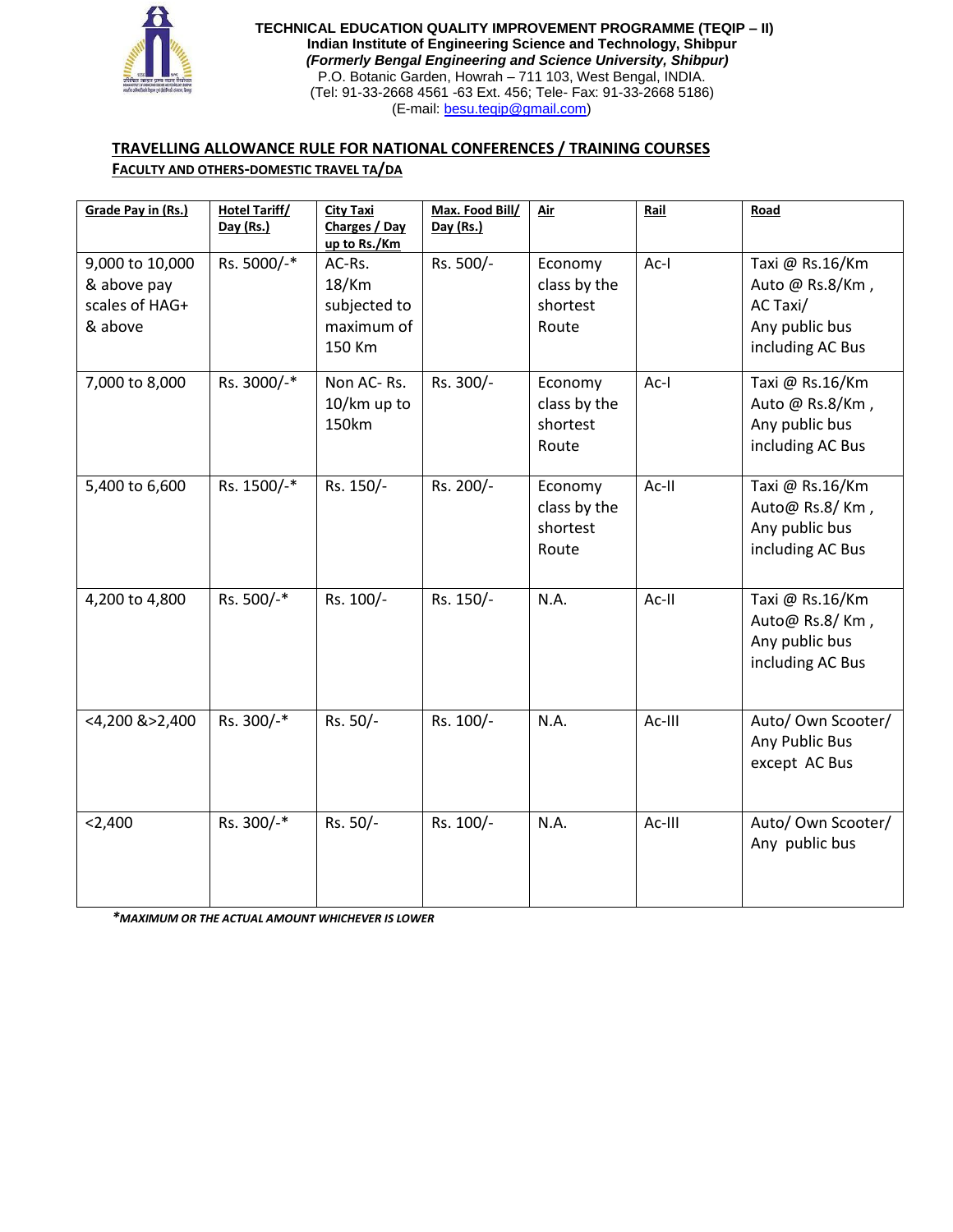

**TECHNICAL EDUCATION QUALITY IMPROVEMENT PROGRAMME (TEQIP – II) Indian Institute of Engineering Science and Technology, Shibpur**  *(Formerly Bengal Engineering and Science University, Shibpur)* P.O. Botanic Garden, Howrah – 711 103, West Bengal, INDIA. (Tel: 91-33-2668 4561 -63 Ext. 456; Tele- Fax: 91-33-2668 5186) (E-mail: [besu.teqip@gmail.com\)](mailto:besu.teqip@gmail.com)

## **GUIDELINES FOR FACULTY ATTENDING CONFERENCES/WORKSHOPS/COURSES**

### **Faculty needs to provide the following while submitting the application form for funding from TEQIP-II:-**

- a) Supporting Documents indicating the registration fees.
- b) Photocopy of the abstract of the accepted paper.
- c) Paper Acceptance letter (Must be submitted to TEQIP-II office before leaving to attend conference/ workshop)
- d) Copy of Conference Brochure

## **Faculty needs to provide the following while submitting the final bill after returning from Conference:-**

- a) Original ticket for the train fare (Eligible for Airfare/AC-I/AC-II as per grade pay mentioned in Travelling Allowance Rule for National Conferences & Training Courses given in website. URL: [http://teqip-ii.iiests.ac.in/download.html\)](http://teqip-ii.iiests.ac.in/download.html)
- b) Original Accommodation Bill (Abiding by guidelines mentioned in Travelling Allowance Rule for National Conferences & Training Courses given in website. URL: [http://teqip-ii.iiests.ac.in/download.html\).\\*](http://teqip-ii.iiests.ac.in/download.html).*)
- c) Original Food Bill (Abiding by guidelines mentioned in Travelling Allowance Rule for National Conferences & Training Courses given in website. URL: [http://teqip-ii.iiests.ac.in/download.html\).\\*](http://teqip-ii.iiests.ac.in/download.html).*)
- d) Original Taxi Rent Bill along with taxi number (Abiding by guidelines mentioned in Travelling Allowance Rule for National Conferences & Training Courses given in website. URL: [http://teqip-ii.iiests.ac.in/download.html\)](http://teqip-ii.iiests.ac.in/download.html).
- e) Original receipt of registration fees.
- f) Photocopy of the certificate of presenting the paper.
- g) Proceedings of the presentation of the paper in the department.

# *\* Accommodation and Food Bill only during Conference period will be paid. Accommodation and Food Bills during Journey period will not be paid.*

All the above said documents are to be submitted for reimbursement.

 $\sqrt{\frac{1}{\text{Prasid Sym}}}$   $\sqrt{\frac{1}{26} |10|^{20}}$ 

Co-ordinator, TEQIP-II, IIEST, Shibpur.